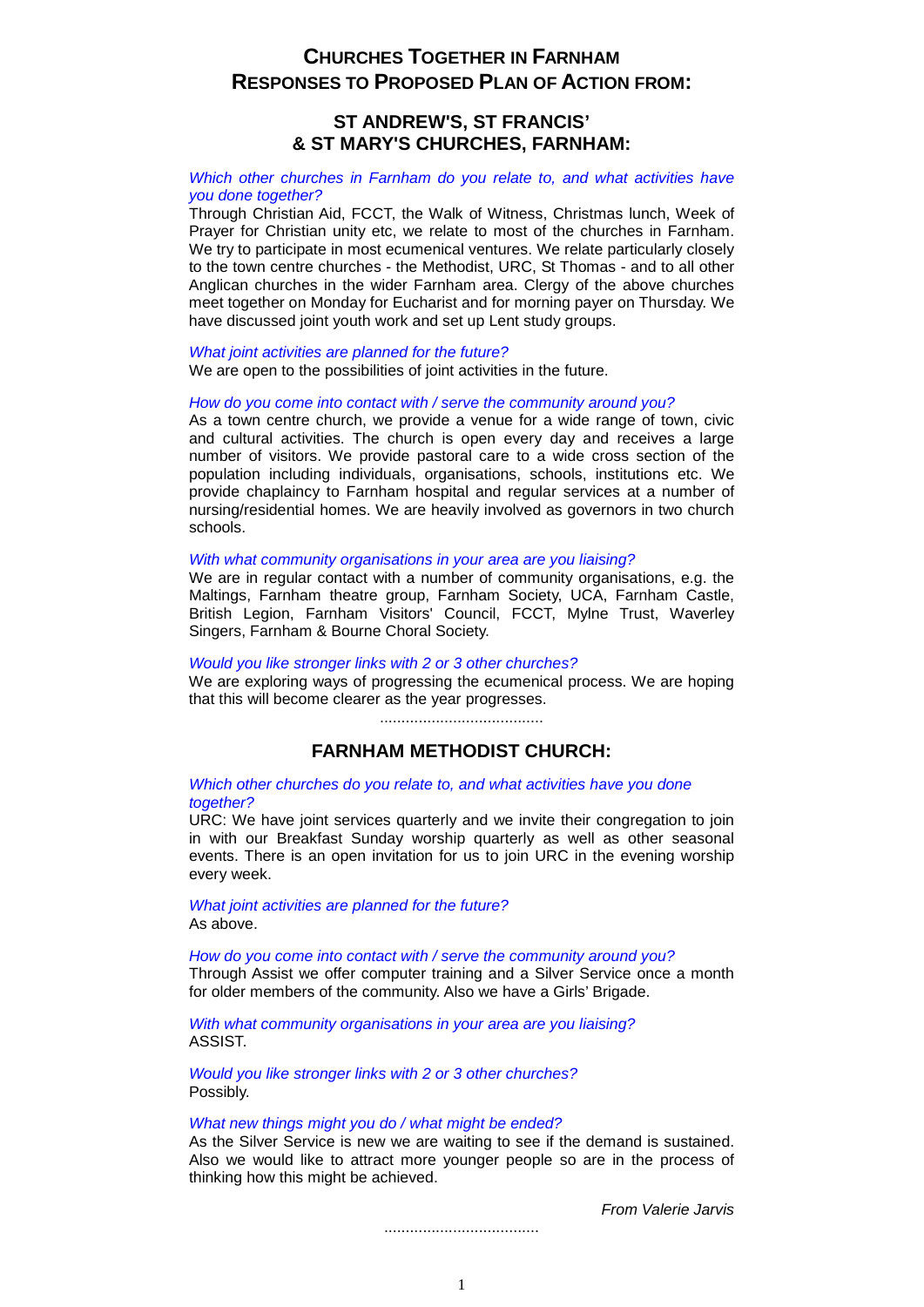## **ST JOAN of ARC CHURCH, FARNHAM:**

### *Which other churches in Farnham do you relate to, and what activities have you done together*?

We relate to all the churches in Farnham and participate in all of the "main activities".

*What joint activities are planned for the future?* None formally planned.

*How do you come into contact with/serve the community around you?* By our parishioners striving to live the Gospel message in their daily lives.

#### *With what community organisations in your area are you liaising?*

We liaise with community organisations when we see it important to do so. e.g. For the Christmas Day Lunch we liaise with Social Services and other local caring bodies and for the Nativity Display we liaise with Farnham Library and a school (a different one each year). We liaise with Phyllis Tuckwell Hospice and other Nursing Homes and Care Homes.

#### *Would you like stronger links with 2 or 3 other churches?*

We don't regard formal links as important - we aim to offer love and service to all, whether church goers or not.

### *What new things might you do*

Parishioners respond when they see a need: e.g.1. A Parent and Toddler Group – open to and used by all comers; e.g.2 The parish built a new parish Centre for "Church and Community". This now provides interface with a variety of non-church groups. The contact is meagre but our Church is showing its willingness to welcome everyone and parishioners who come into contact with the groups give example of the Christian way by their behaviour and attitude. We welcome The Parkinson's Society, Alcoholics Anonymous, McMillan Coffee Mornings, Farnham Youth Choir, Surrey PCT (as a training venue), National Child Birth Trust, The Farnham Society, Farnham Art Society, Surrey Borders Film and Video group as well as Ballet, Yoga and Pilate's classes. We are not looking for new things to do per se. Parishioners get involved in initiatives as the Spirit calls them and they see a need– individually or with others, from St Joan's or elsewhere.

*What might be ended?* If any activity becomes superfluous we end it.

### *Any further comments?*

We believe new things must come from individuals supported by their Church or by individuals from different Churches joining together supported by their Churches or FCCT – not from the CTF steering committee. If individuals or groups wish to invite all of the churches to be involved they should advise this to churches in advance of a council meeting (or correspond direct). Those attending a Council meeting (often at which only a minority of churches are represented) should not, any more, be presented with a proposal, asked to vote and then be told the Council has decided to go ahead (or otherwise). We are not looking for a stream of initiatives from CTF such as On the move, Passing on the Baton, Year of Prayer, 24/7 Prayer, Hope 08, etc, etc. We are not looking for more reviews – individuals spent a great deal of time responding to the Nunn review and there have been other reviews since then. The steering committee should be responding to the churches, not expecting the churches to respond to it.

We see CTF as a **conversation** among the People of God (Christians) at grass roots level. Most Christians wanting to be active become active in the community with whom they worship. They can choose to be active in 101 activities – from preparing young people for confirmation to cutting the grass. "Their" church and tradition is the underlying inspiration and background for their Christian life. At the same time Christians are frequently involved **outside** their Church in activities such as: volunteer driving, fund raising, youth work, assisting in hospices and care homes – the list is endless. These activities reflect an individual's love and service towards his/her neighbour and at the same time demonstrate a unity with other Christians similarly working outside their Church. This activity within their own tradition and outside in the wider community, is one of the reasons more volunteers do not come forward to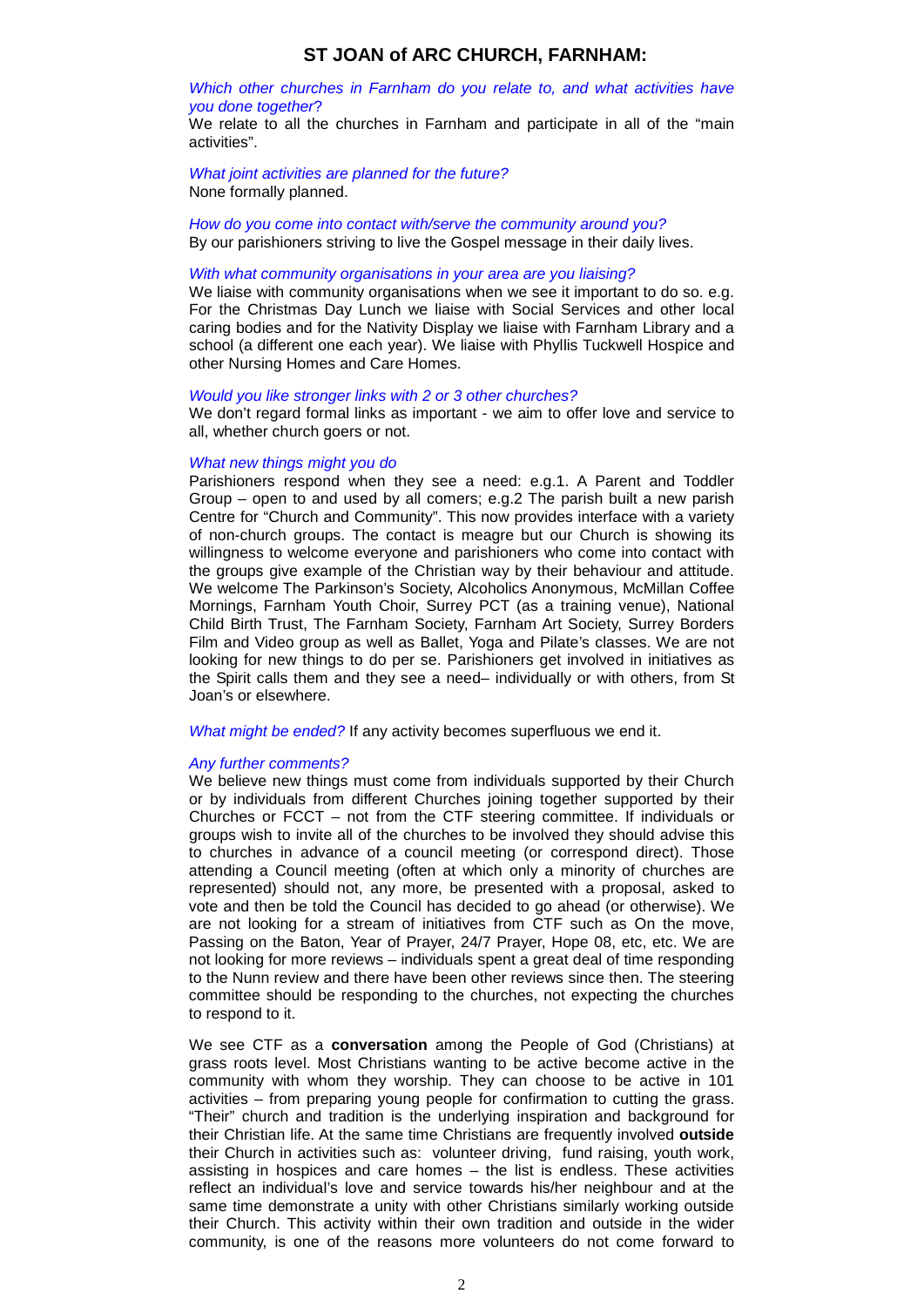support CTF initiatives. We believe CTF should concern itself therefore with continuing to support its main activities as listed below and anything new will evolve naturally – brought forward by individuals.

Communication. The CTF secretarial staff are vital and always most helpful in disseminating information and supplying publicity material. This is a most important work and we hope it can continue.

### **Main activities:**

Christmas Day Lunch for Farnham people who would otherwise spend the day on their own. Nativity Display in Farnham Library. Week of Prayer for Christian Unity including the United Service (held in a different church each year). "What to do in Lent" booklet. Good Friday Silent Walk of Witness. One World Week Annual Event. "Friday Focus" weekly Christian article in the Farnham Herald. Chaplaincy at University of the Creative Arts. In an election year – arranging a public meeting with the main candidates

……………………………

## **JUBILEE CHURCH, FARNHAM:**

#### *Which other churches do you relate to?*

We relate closely with Farnham Baptist, Vineyard, Weybourne Baptist, Frensham Baptist

### *What joint activities are planned for the future?*

Farnham Baptist Students + Elderly Vineyard Foodbank + Youth Weybourne Baptist and Frensham Baptist Youth Drop In.

#### *How do you come into contact with / serve the community around you?*

Kidz Club, Chattabox Mother + Toddler Group, Farnham Carnival, Chantry Youth Group.

Day of Practical Action + Fun Day on the Chantry's Estate. Church Members involved with Parenting Classes, ASSIST, Cohesion Youth.

*With what community organisations in your area are you liaising?* Partnership with Town Council - Community Worker on the Chantrys.

#### *Any further comments?*

CTF is an authenticating umbrella body for the Christian Community in Farnham.

Like the old Milk Marketing Board promoted 'Milk is Good for You' rather than selling milk, so CTF has a role in Communication, with individual churches, or groups of churches engaged in outreach and service.

We value good relations with other Christians and Churches.

For joint church projects it is difficult to organise working with more than one or two other churches.

........................

## **FARNHAM PENTECOSTAL CHURCH:**

*Which other churches in Farnham do you relate to, and what activities have you done together?*

St Joan's Catholic - Joint Prayer and Praise Weybourne Baptist - Exchange speakers and Sunrise Service.

*What joint activities are planned for the future?* More of the same.

*How do you come into contact with / serve the community around you?* Host Neighbourhood Watch - Produce Community Newsletter.

*With what community organisations in your area are you liaising?* Hampshire Youth Bureau.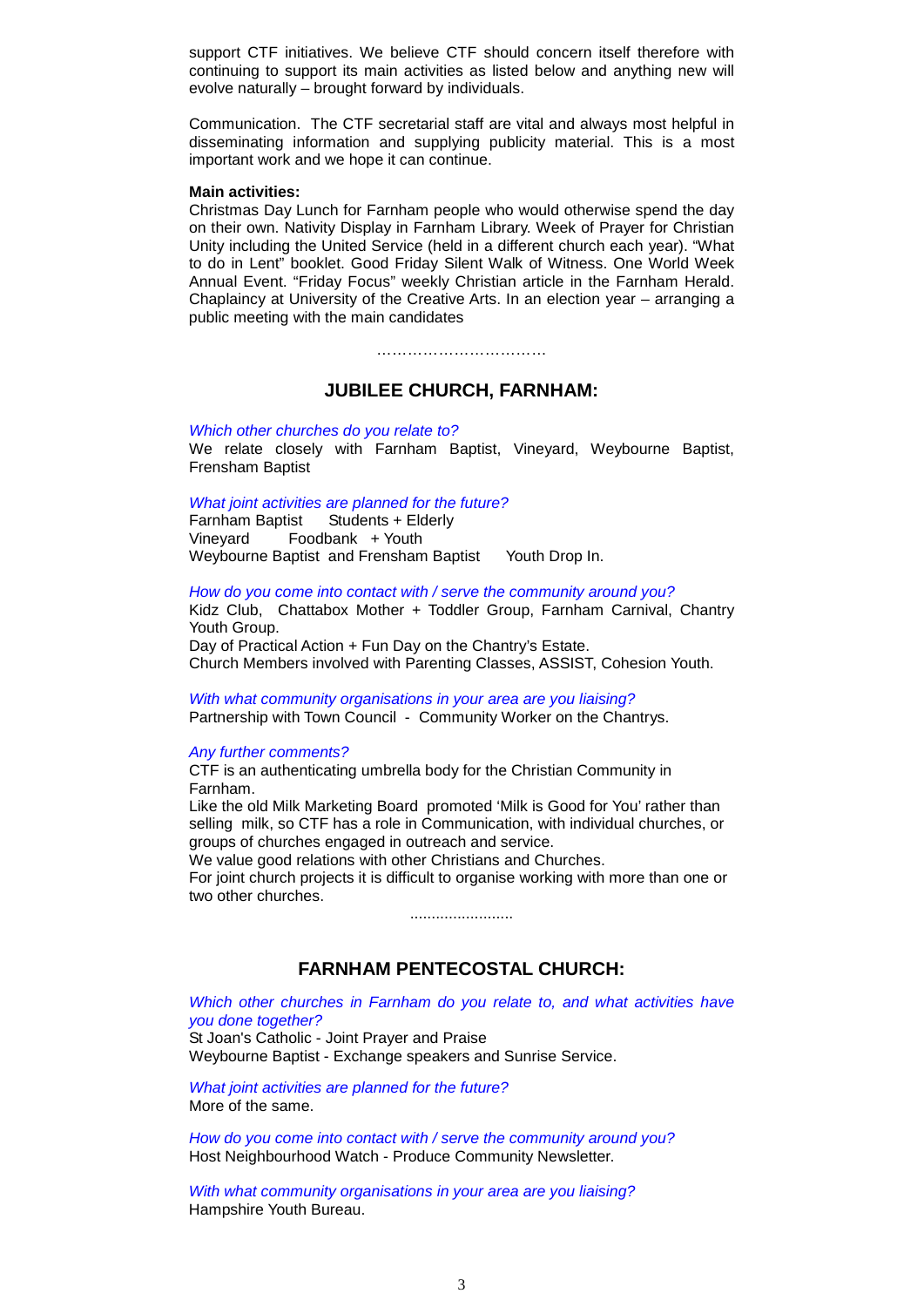*Would you like stronger links with 2 or 3 churches?* Yes

*What new things might you do / what might be ended?* Joint Outreach - More events in places like Gostrey Meadow at Easter, Christmas etc.

....................................

## **FARNHAM QUAKERS:**

*Which other churches in Farnham do you relate to, and what activities have you done together?*

None at present.

*What joint activities are planned for the future?* Nothing.

*How do you come into contact with / serve the community around you?* Nothing on a group basis but individuals serve in various ways.

*With what community organisations in your area are you liaising?* None.

*Would you like stronger links with two or three other churches?*  Not at present. We are very stretched as a small meeting to deal with our own needs.

*What new things might you do* / *what might be ended?* Nothing immediate in mind.

*Any further comments:*

We are not averse to co-operation but are, as mentioned, stretched by the demands of our local and area activities.

*Signed: Michael R H Gittins (Co-Clerk)*

*……………………………*

## **FARNHAM UNITED REFORMED CHURCH:**

*Which other churches in Farnham do you relate to, and what activities have you done together?*

Methodist, St Andrew's, join services, Ministers' gatherings, (also St Joan's and Farnham Baptist when FAST organise a church trail).

*What joint activities are planned for the future?*

Join all church for Walk of Witness Friday, join services and social gathering for lunch, Women's World Day of Prayer, Week of Prayer for Christian Unity, concerts.

*How do you come into contact with / serve the community around you?* 

Our Spire Coffee Shop is open 10- 2 weekdays and 10 to 12 Saturdays - used extensively by the community; some use the premises for other activities, i.e. Prayer Group.

*With what community organisation in your area are you liaising?*

ASSIST, FAST, Phyllis Tuckwell, Disability Challengers, Bells Piece (some members are volunteers in the Spire).

*Would you like stronger links with 2 or 3 churches?*

We are linked with those who have responded to invitations. It would be good to know those that haven't might eventually join up!

## *What new things might you do / what might be ended?*

Nothing at present needs closure. New ideas for united events discussed at intervals in our church members and elders meeting.

……………………………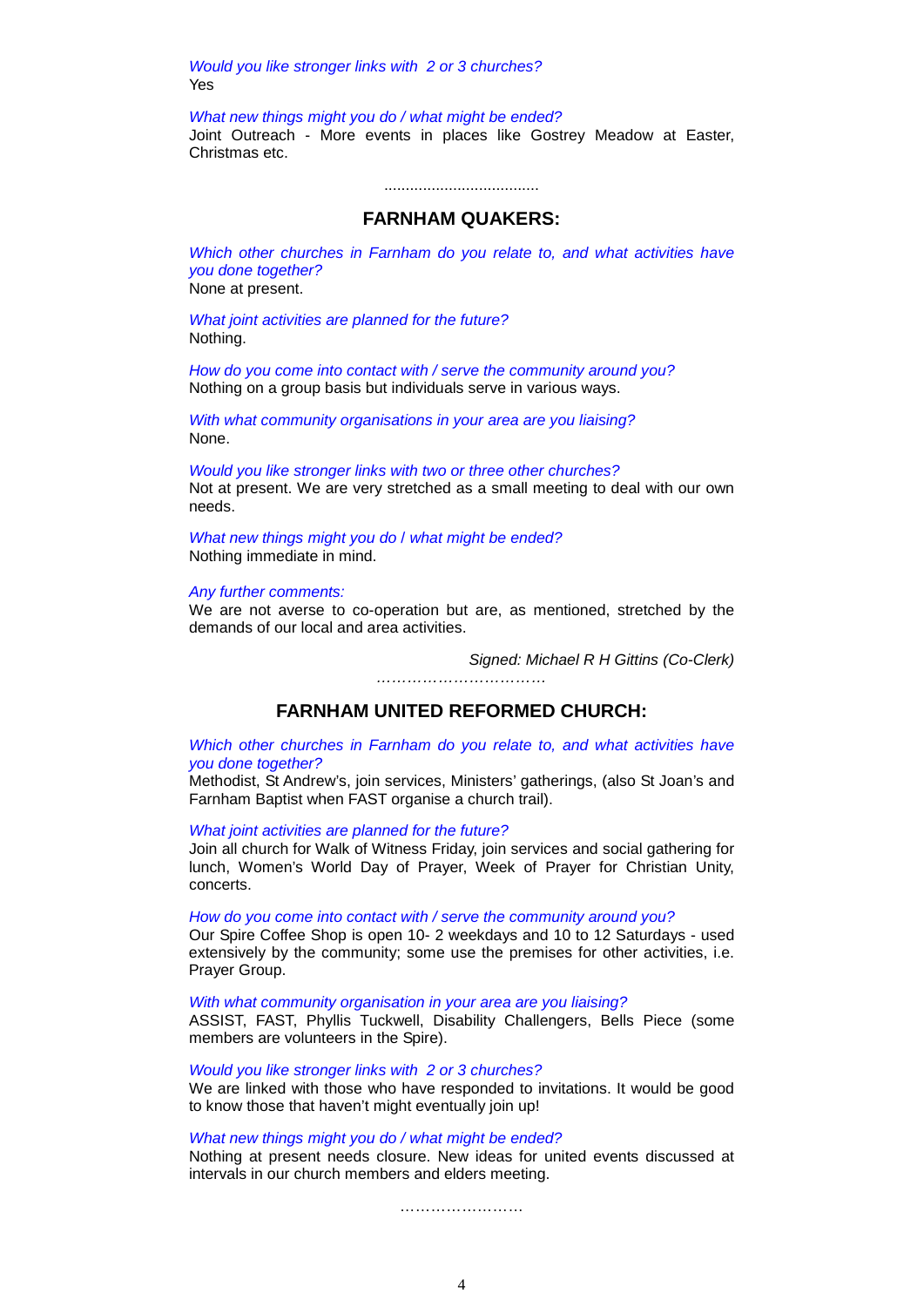## **FARNHAM VINEYARD CHURCH:**

## *Which other churches in Farnham do you relate to, and what activities have you done together?*

Jubilee,Weybourne Baptist, Farnham Baptist. Pastors' Breakfast.

*What joint activities are planned for the future?* Foodbank (plus other churches we hope).

### *How do you come into contact with / serve the community around you?*

Harbour Lunch, Shepherd's Court Sunday team visits, Wired youth club, Alpha Course, Christians Against Poverty Centre, Little Light House Parent and Toddler Group, Vineyard Centre lettings.

*With what community organisations in your area are you liaising?*  Alcoholics Anonymous, CAB (CAP).

*Would you like stronger links with 2 or 3 other churches?* If they happen naturally through friendship, yes.

#### *What new things might you do / what might be ended?*

We are always looking for new and practical ways to get out into the community.

> *Alistair Forman Senior Pastor*

………………………………..............

## **ALL SAINTS' CHURCH, CRONDALL, & ST MARY'S CHURCH, EWSHOT:**

*Which other churches in Farnham do you relate to, and what activities have you done together?*

New Life Church, Crondall, shared Nativity Service and Morning Coffees.

*How do you come into contact with / serve the community around you?* The Church is involved with youth work, care of elderly, pastoral visiting, driving, children's work and family choir.

### *In addition to the above response, the following comments were received in an email from the Vicar, The Revd Karen Hutchinson:*

I have some difficulty in replying to such a questionnaire, because here in Crondall my congregation (with the exception of one family) do not naturally relate to Farnham churches, partly due to the geography of the place.

We are actively building ecumenical links of our own with the New Life Church in Crondall, and have various links with churches in Church Crookham and Fleet.

Having said that I value the informal partnerships that spring up from time to time on particular issues. Our Youth and Children's worker has been in contact with various churches in the Farnham area and arranged training - attended by several from Farnham Baptists. But this is independent of Churches Together and does not need that organisation for these activities to take place.

I feel that Churches Together needs to be a fairly "light" umbrella organisation that can be used when necessary to bring the work of several churches together. But it needs to operate with as few demands on time as possible in order to allow the more natural groupings of churches to work together according to their geography and interests.

This is my personal view, shared by our churchwardens, but has not been discussed by our full PCC due to lack of space on our most recent agenda. I hope it is helpful and wish you well with the forthcoming meeting.

*Karen Hutchinson*

*………………………………*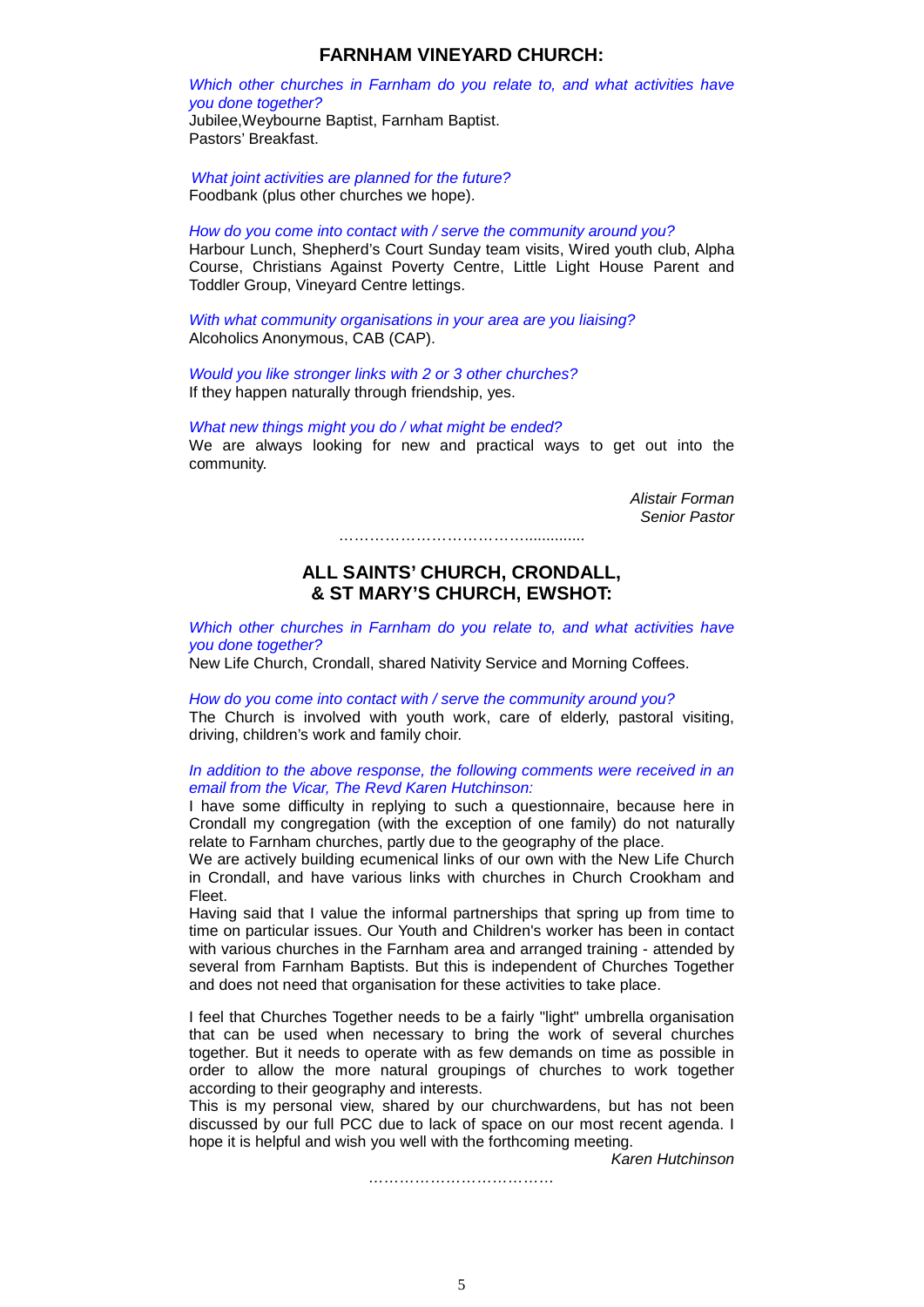## **ST MARY'S CHURCH, FRENSHAM:**

### *Which other churches in Farnham do you relate to, and what activities have you done together?*

St James. Rowledge - Last year's Lent course was a joint project. We have had a PCC Away day together. We swap pulpits every couple of months. Frensham Baptist Fellowship - An annual joint service in the Marquee on the Recreation Ground following Frensham Fayre. A quiz night with fish and chip supper. The Baptist Fellowship cancelled their service one Sunday and came to St Mary's 'Taste and See' service which we have on the 5th Sunday of the month. I have preached at FBF several times and am due to again soon.

*What joint activities are planned for the future?* Same again but nothing new at present.

## *How do you come into contact with / serve the community around you?*

Apart from the Marquee service in June, we do not come into contact with the community as CTF, although St Mary's itself does in many ways.

*With what community organisations in your area are you liaising?* School, British Legion, W.I. Brownies, Cubs.

*Would you like stronger links with 2 or 3 other churches?* Yes.

#### *What new things might you do / what might be ended?*

I hope to get some to come to the Walk of Witness this year, but don't have a great deal of expectation that they will!

## *Any further comments?*

In a village it is hard to get people to cross boundaries - even to Farnham. I think we can only just keep plugging the idea of doing things together, but everyone is busy doing so much else most of the time, that they can't see their way to doing anything further.

*From the Revd Eunice Hicks*

## **HALE METHODIST CHURCH:**

*…………………………*

*Which other churches in Farnham do you relate to, and what activities have you done together?*

Holy Family, St Mark's and Weybourne Baptist - joint Carnival Service, occasional suppers, memorial service.

*What joint activities are planned for the future?* As above

*How do you come into contact with / serve the community around you?* Various Committees and Senior Citizen Meeting

*With what community organisations are you liaising?* Women's World Day of Prayer

*Would you like stronger links with 2 or 3 other churches?* No happy where I am.

### *Any further comments:*

Activities of Church: - A ladies' meeting once a fortnight; Talkabout once a month; Harvest Supper; Supper Quiz; Carnival Exhibition; Carols by Candlelight; Epiphany. All churches are invited to join us in these activities.

*From Davinia Walder, CTF Representative*

…………………………………………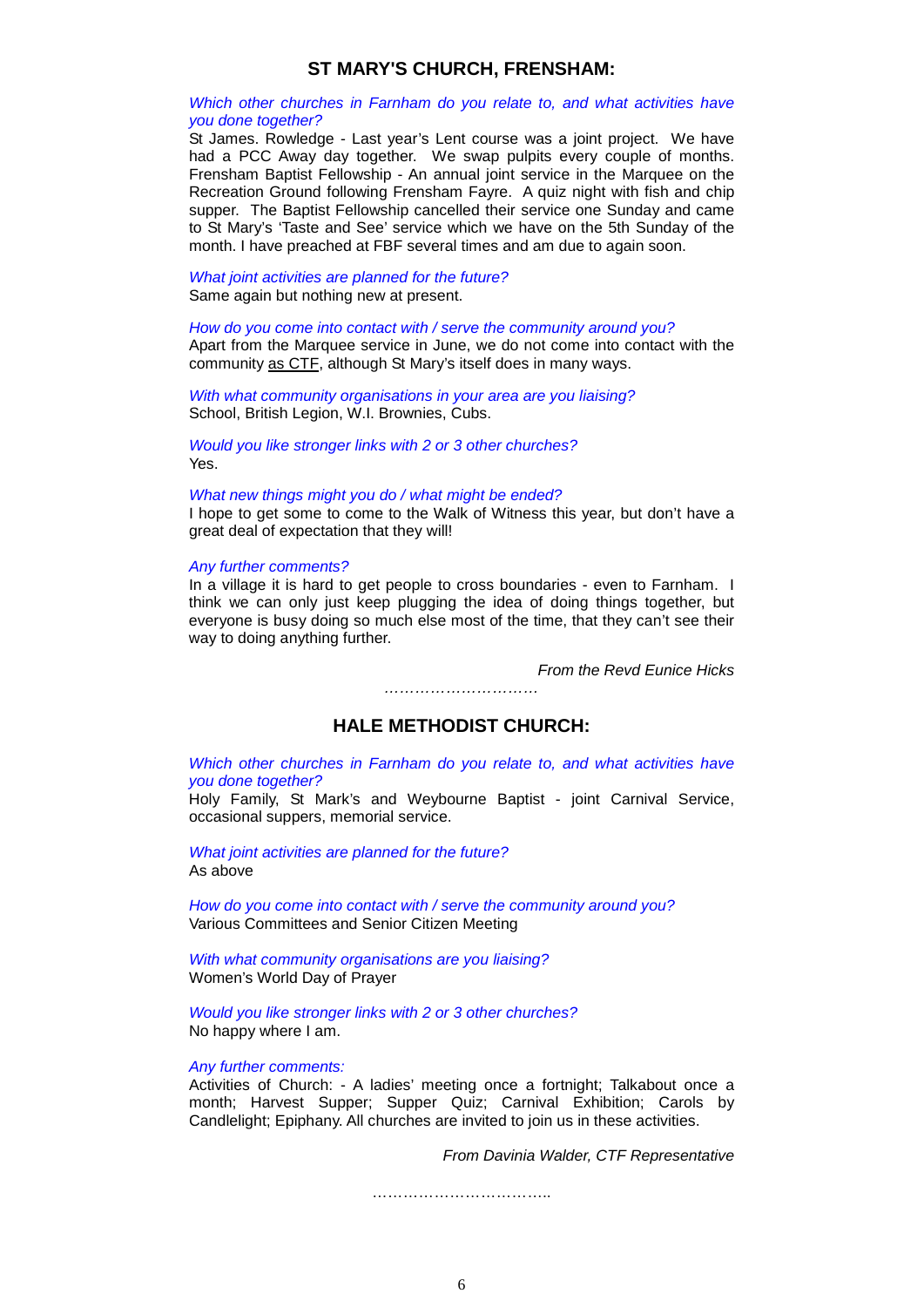## **CHURCH OF THE HOLY FAMILY, HEATH END:**

*Which other churches do you relate to, and what activities have you done together?*

Activities with other Churches Pentecostal Church Praise, Methodist Hale – Prayer + Praise on the Dodgems.

*How do you serve the community?* Distribute Harvest Gifts to Step by Step.

*Would you like Stronger Links with 2 or 3 other churches* Yes.

.....................................

## **ST JAMES' CHURCH, ROWLEDGE:**

*Which other churches in Farnham do you relate to, and what activities have you done together?*

Rowledge Methodist, Frensham; joint harvest and remembrance services, Lent course co-operation, joint Church Council Meeting.

*What joint activities are planned for the future?* Similar.

*How do you come into contact with / serve the community around you* Through parish work, pastoral contact, church schools and organisations.

*With what community organisation in your area are you liaising?* FCCT.

*Would you like stronger links with 2 or 3 churches?* Given Rowledge's position visa vi Farnham not sure how that would help.

*What new things might you do / what might be ended?* New children's leader - part time post - appointed; Good Neighbours Scheme due to be launched.

**ROWLEDGE METHODIST CHURCH:**

………………………….

*Which other churches in Farnham do you relate to, and what activities have you done together?*

St James - joint harvest evening service in 2009 at RMC; "joint" Remembrance Day at St James 2009; also via Farnham Methodists links with URC.

*What joint activities are planned for the future?* Similar - Vida Foday plans to meet Clive to discuss.

*How do you come into contact with / serve the community around you?* Cameo twice a month (social afternoon); Lunch Club once a month - helpers from St James and RMC; Christian Aid Lunches - about six or eight a year; occasional Sunday Lunches - attended by people from both churches.

*With what community organisation in your area are you liaising?* See above - also Border Forum - fortnightly evening meeting.

*Would you like stronger links with 2 or 3 churches?* At present we probably have all we can cope with but appreciate hearing about activities in other churches, especially in Lent.

*What new things might you do / what might be ended?* Some members attend ASSIST Silver Services and appreciate these.

*Any further comments:*

Village situation, so not as active with all churches as if we were in the town centre.

……………………………………………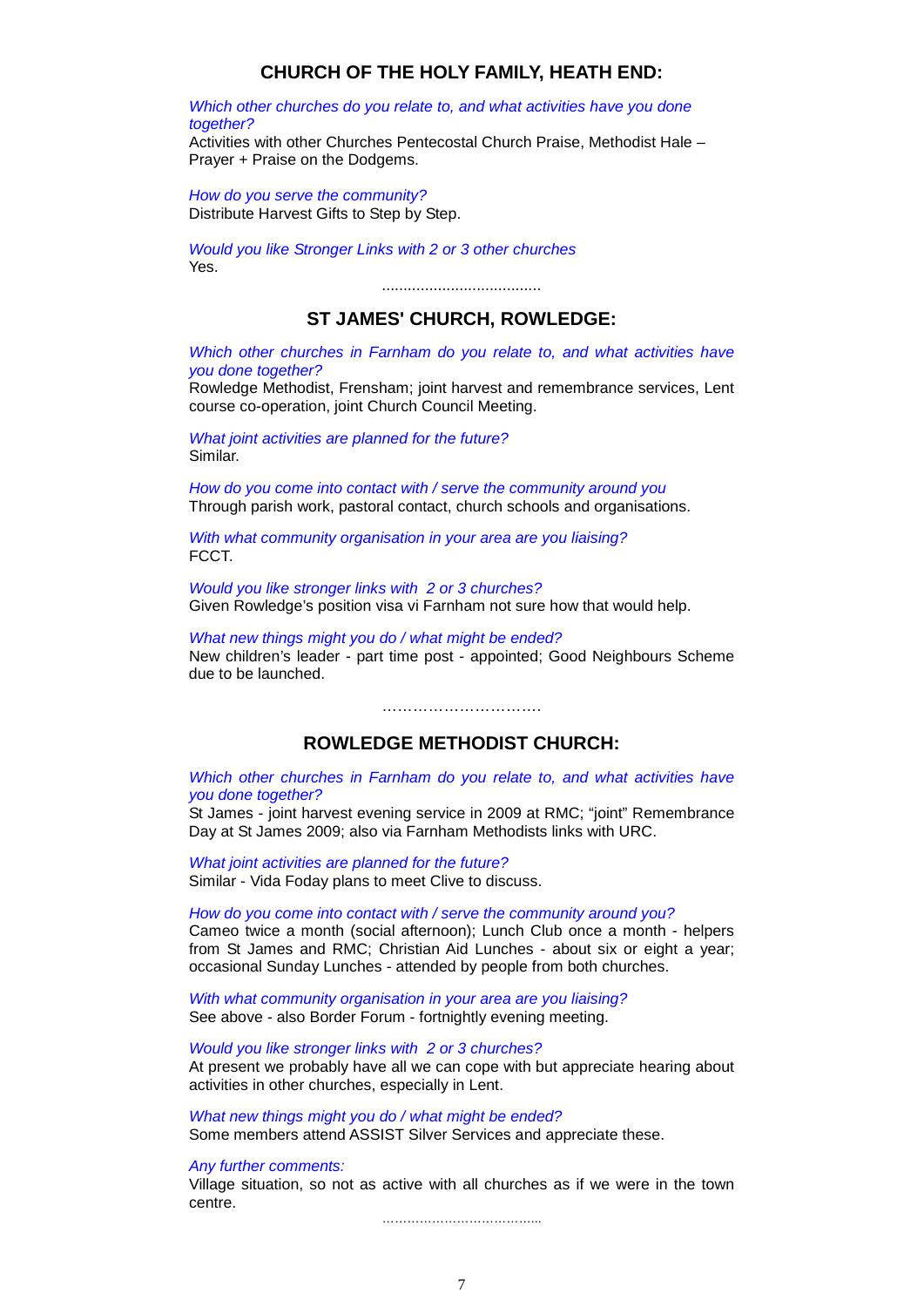## **ALL SAINTS' CHURCH, TILFORD:**

## *Which other churches in Farnham do you relate to, and what activities have you done together?*

Tilford is part of a United Benefice with The Bourne. All Saints shares and interchanges with St Thomas-on-The Bourne in various activities (such as Lent courses); St Thomas' Tuesday Group has an annual interchange with All Saints. Some of our parishioners take part in the activities of other churches and of Churches Together in Farnham, including the annual United Service (which Tilford has hosted) and daily prayer meetings for the Week of Prayer for Christian Unity; and the Good Friday Walk of Witness. We support the annual Sponsored Cycle Ride for Churches and provide a personal welcome at All Saints for participants. We print the CTF Booklet of Lenten events around Farnham.

### *What joint activities are planned for the future?*

We hope to continue those listed. All Saints would be happy to host a United Service again in the future or for the Parish Rooms to be used for inter-church events. However, as there are no other churches of any denomination in Tilford we have no plans for other joint activities.

### *How do you come into contact with / serve the community around you?*

Many open-to-all events are held at All Saints Church and in the Parish Rooms, some of which draw a large number of visitors from a wide area. These include the annual Tilford Bach Festival, with additionally this year the Tilford Community Opera; and the Tilford Summer Festivals, presenting dramatic and musical events; plus a number of social events in the parish rooms. We regularly hold special services for our two church schools. The All Saints Juniors Club and the Little Saints (for toddlers) are open to all young people and there are Bible studies and a Women's meeting that is open to all. We have close social contacts with the Amadiyya Muslim Association at Islamabad, Tilford, and members take part in the service at the War Memorial on Remembrance Sunday. We are actively involved in the annual village fete on the village green. Our monthly magazine is an organ of communication for the whole village, welcoming articles on secular as well as church matters, and with a regular column from the community at Islamabad.

### *With what community organisations in your area are you liaising?*

We liaise directly with Tilford Village Fete Committee, Tilford Bach Society, our two church schools, Christian Aid, Traidcraft and a number of large and small charitable projects. We also liaise with Tilford Parish Council, Tilford Community Shop, Tilford Rural Life Museum, Tilford Cricket Club, Tilford Horticultural Society, our Community Police Officer and others - who have a public voice and publicity when needed through Tilford Parish Magazine.

### *Would you like stronger links with 2 or 3 other churches?*

We already have strong links with the Bourne and our geographical separation from other churches would make the establishment of further links problematic.

*What new things might you do / what might be ended?* This point has been covered in the answers above.

> *The Revd Canon Jeffrey Bell Mary Clarke (CTF Representative)* ………………………………..

## **FARNHAM ASSIST:**

Farnham ASSIST is an interdenominational organisation, covering Anglican, Baptist, Methodist, United Reformed, Vineyard, Roman Catholic and Jubilee congregations. We have over 130 volunteers, the majority of whom come from churches right across the town, from the Town Centre to Hale in the north and to Rowledge in the South.